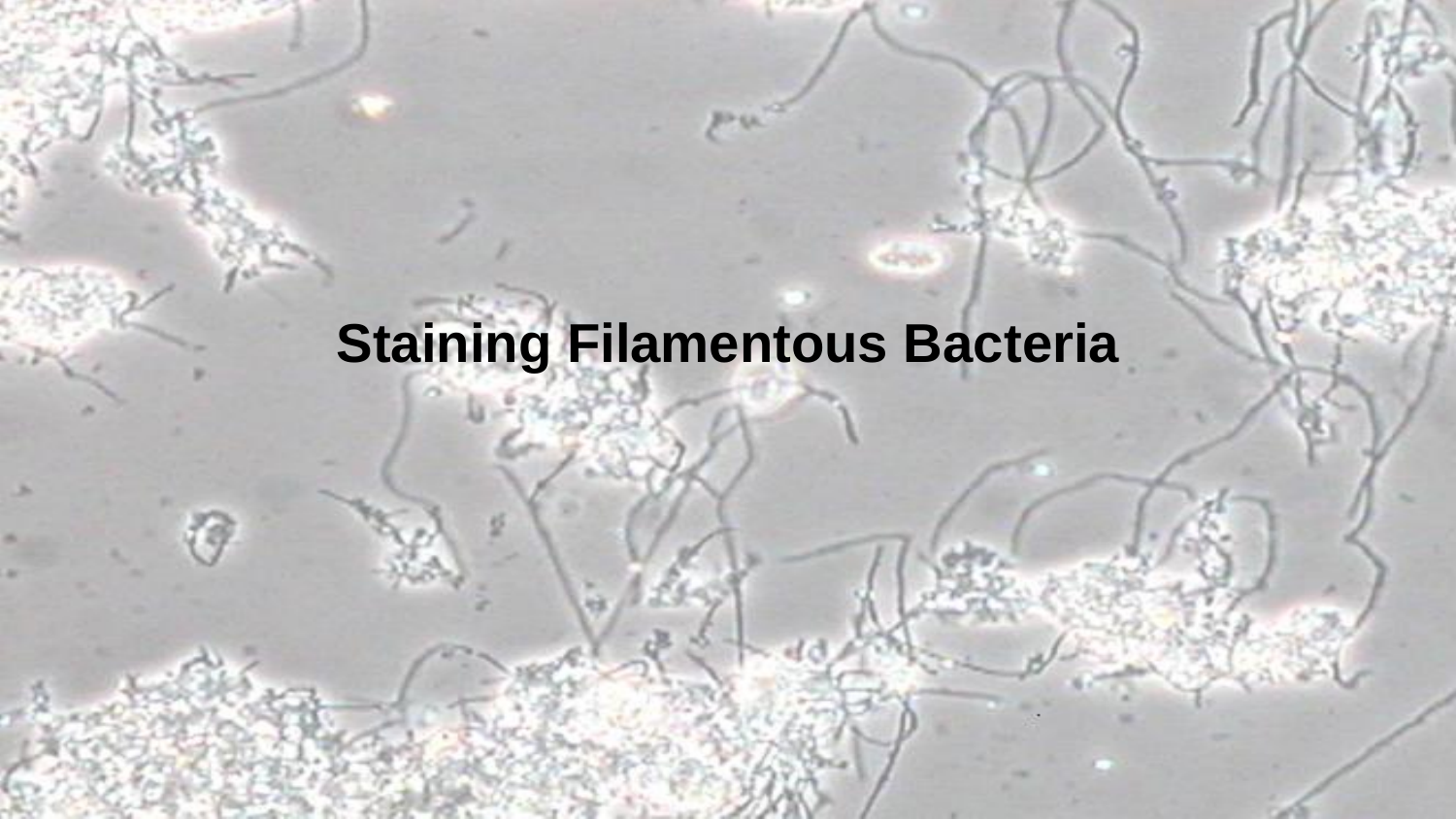### **Filaments Identifiable by Staining**

#### **Gram Positive**

*Microthrix parvicella Nocardia Nostocoida limicola* **Type 0041/0675 Type 1851 Type 0914**

#### **Neisser Positive**

**Microthrix parvicella (granules) Nocardia (granules) Nostocoida limicola Type 0092**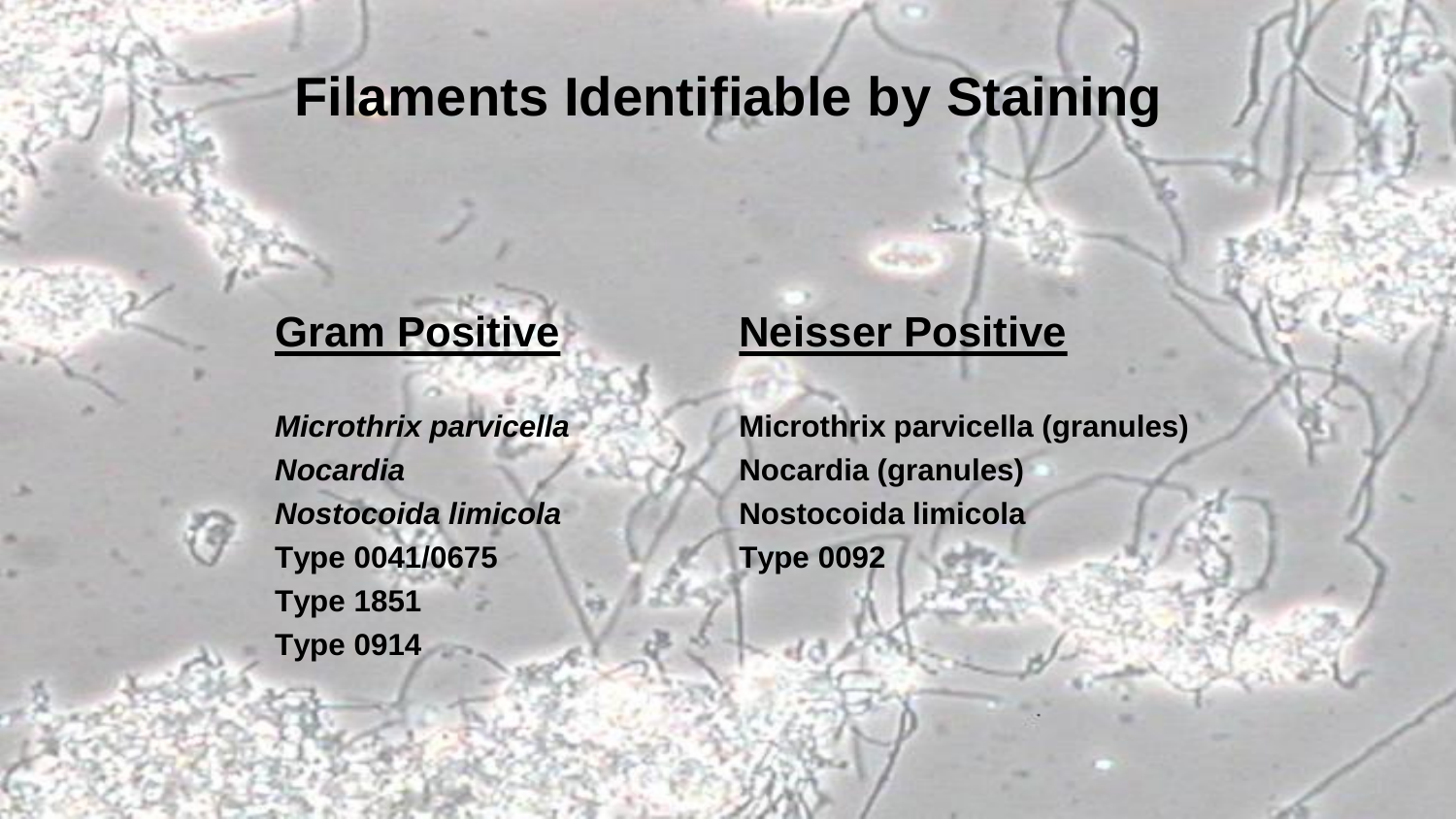- **Microscope**
	- **Bright field (not phase contrast!)**
	- **Preferably 1000x oil immersion objective**
	- **Minimum of 200x objective**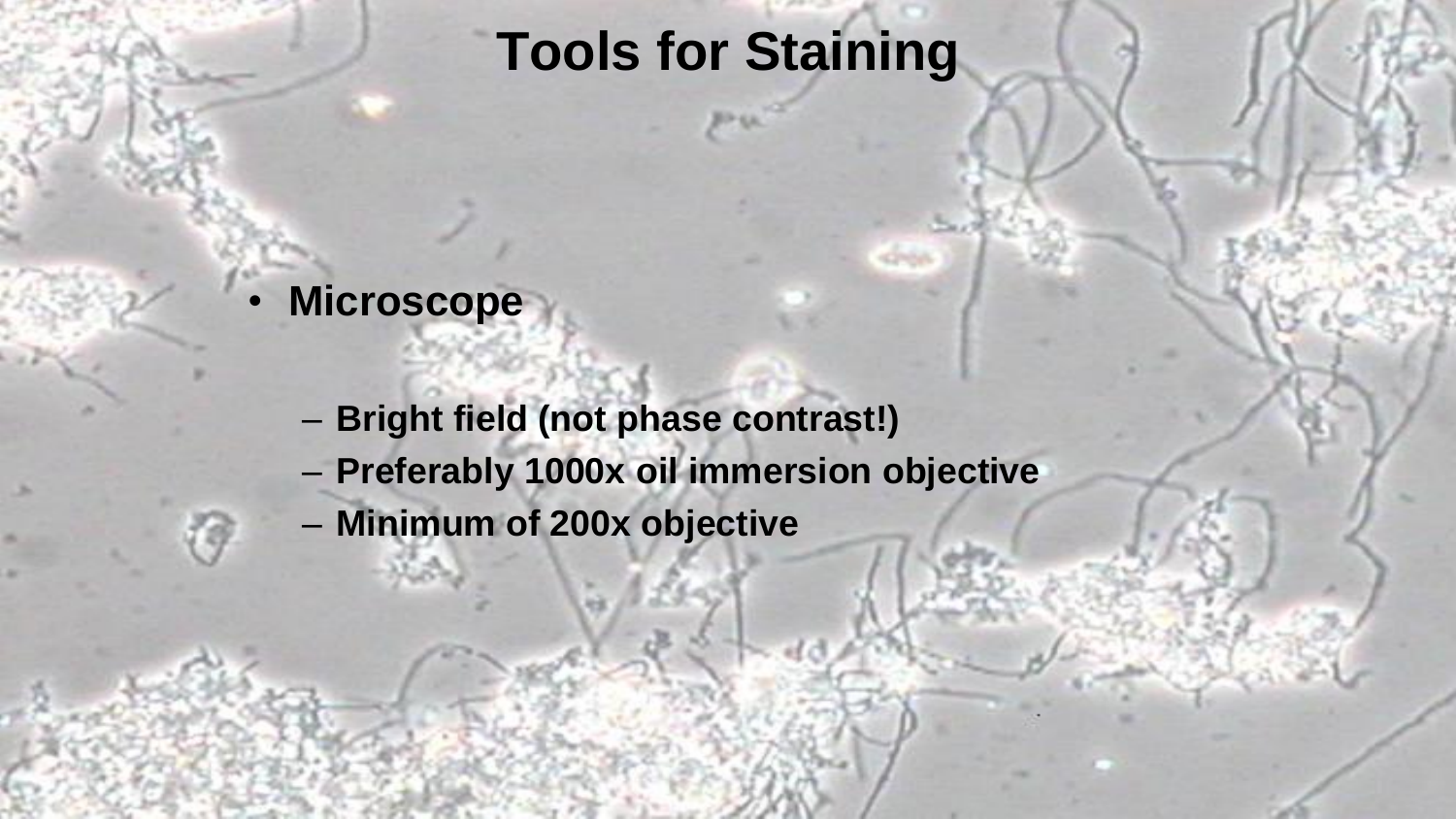- **Microscope Slides**
- **Clothes pin**
- **Wash bottle**
- **Watch with a second hand**
- **Paper towel**
- **Bon Ami Scouring Powder (optional)**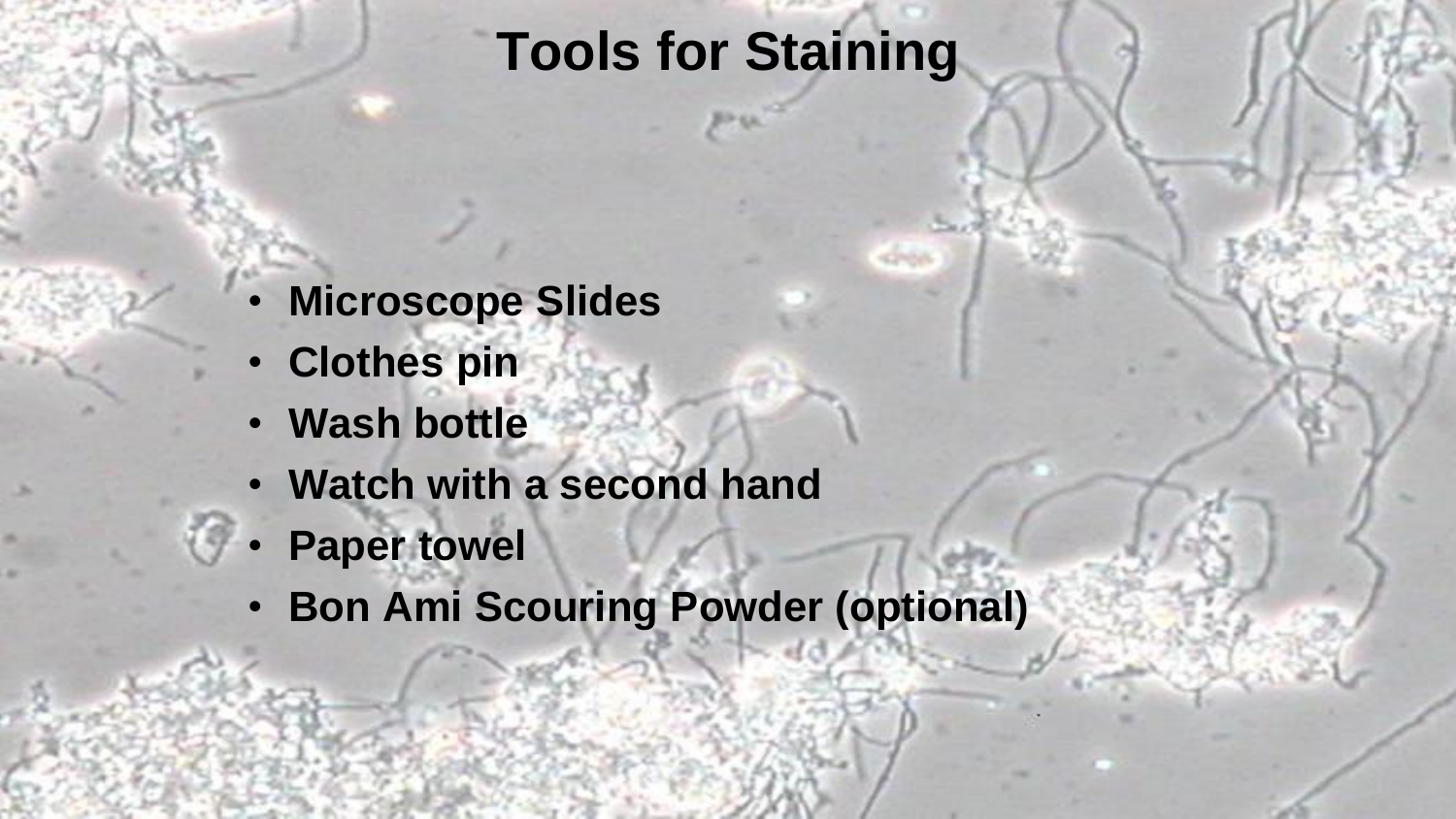- **Gram Stain Kit**
	- **Gram Crystal Violet Solution**
	- **Gram Iodine Solution**
	- **Gram Decolorizing Solution**
	- **Gram Safranin Solution**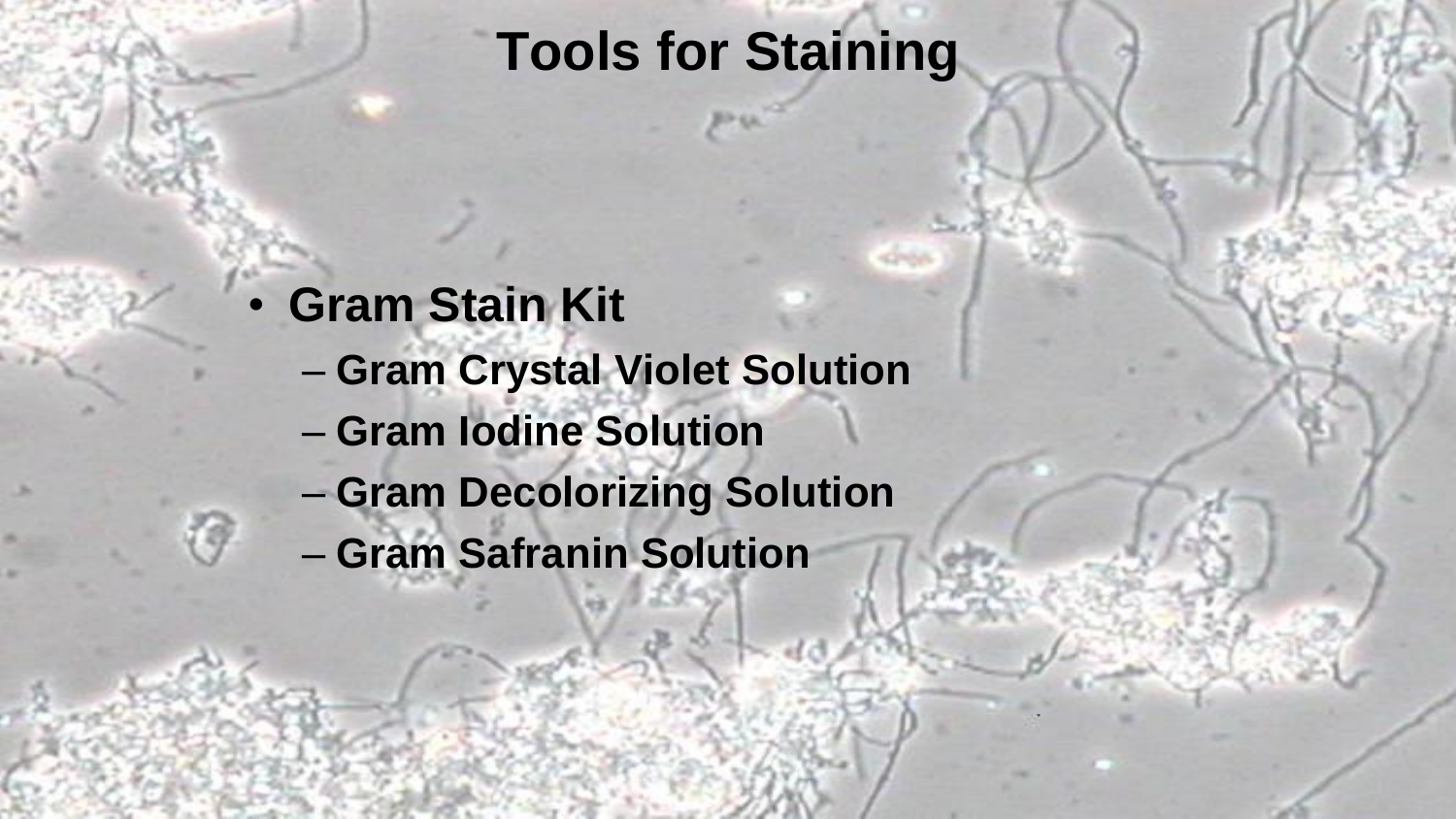# **Gram Staining Procedure**

- **Gram Crystal Violet Solution** 
	- **Flood slide for 1 minute**
	- **Rinse with DI water**
- **Gram Iodine Solution** 
	- **Flood slide for 1 minute**
	- **Rinse with DI water**
- 3. Gram Decolorizing Solution
	- **Hold slide at 45 degrees and apply dropwise until blue color stops rinsing off**
	- **Blast with DI water to stop reaction, blot dry with paper towel**
	- 4. Gram Safranin Solution
		- **Flood slide for 1 minute**
		- **Rinse with DI water**
- 5. View Slide at 1000x under bright light (not phase contrast)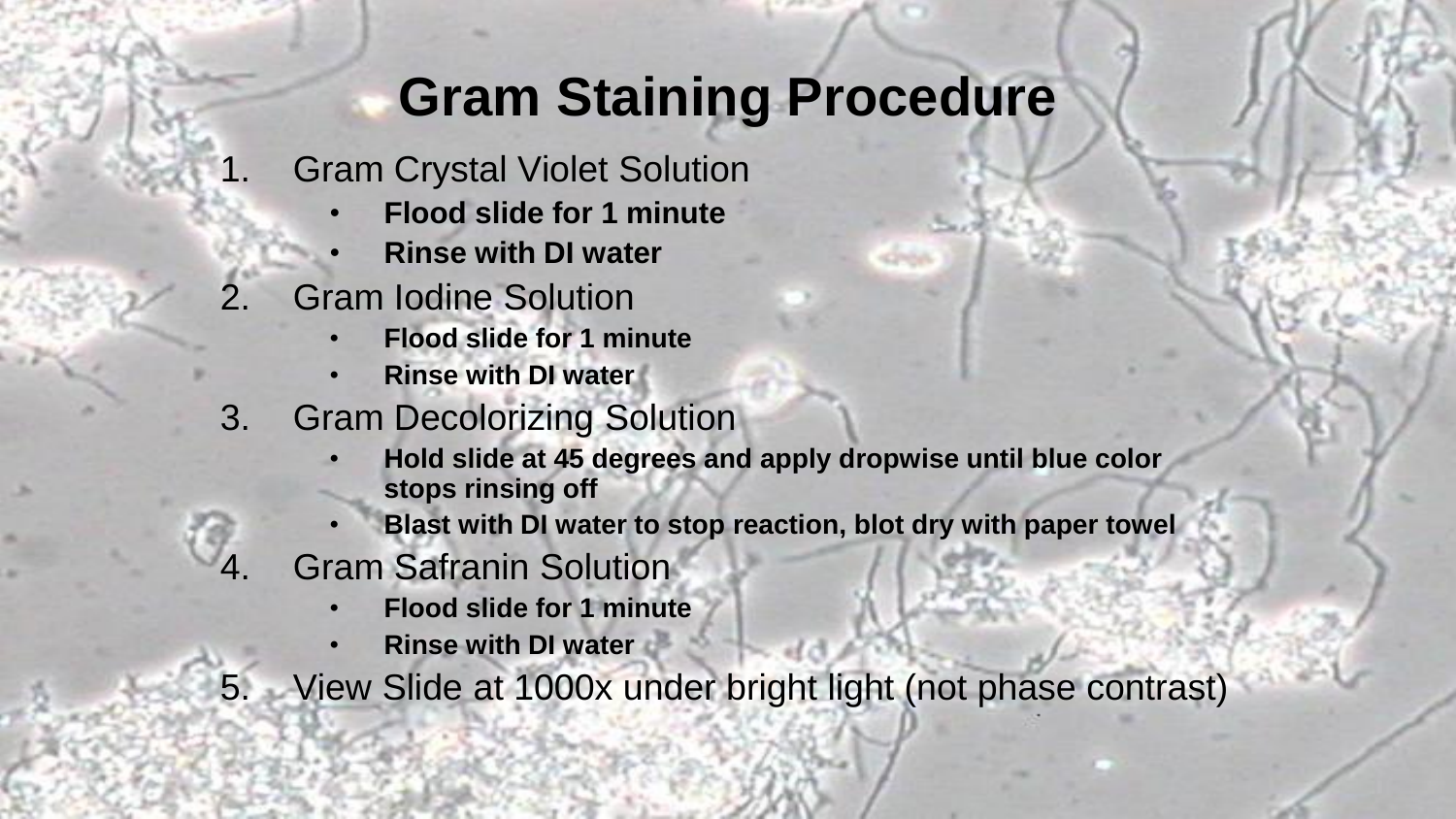#### • **Neisser Stain Kit**

- **Neisser Methyl Blue Solution A**
- **Neisser Crystal Violet Solution B**
- **Neisser Bismark Brown Solution**
- **Transfer pipet**
- **Container for mixing Solutions A and B**